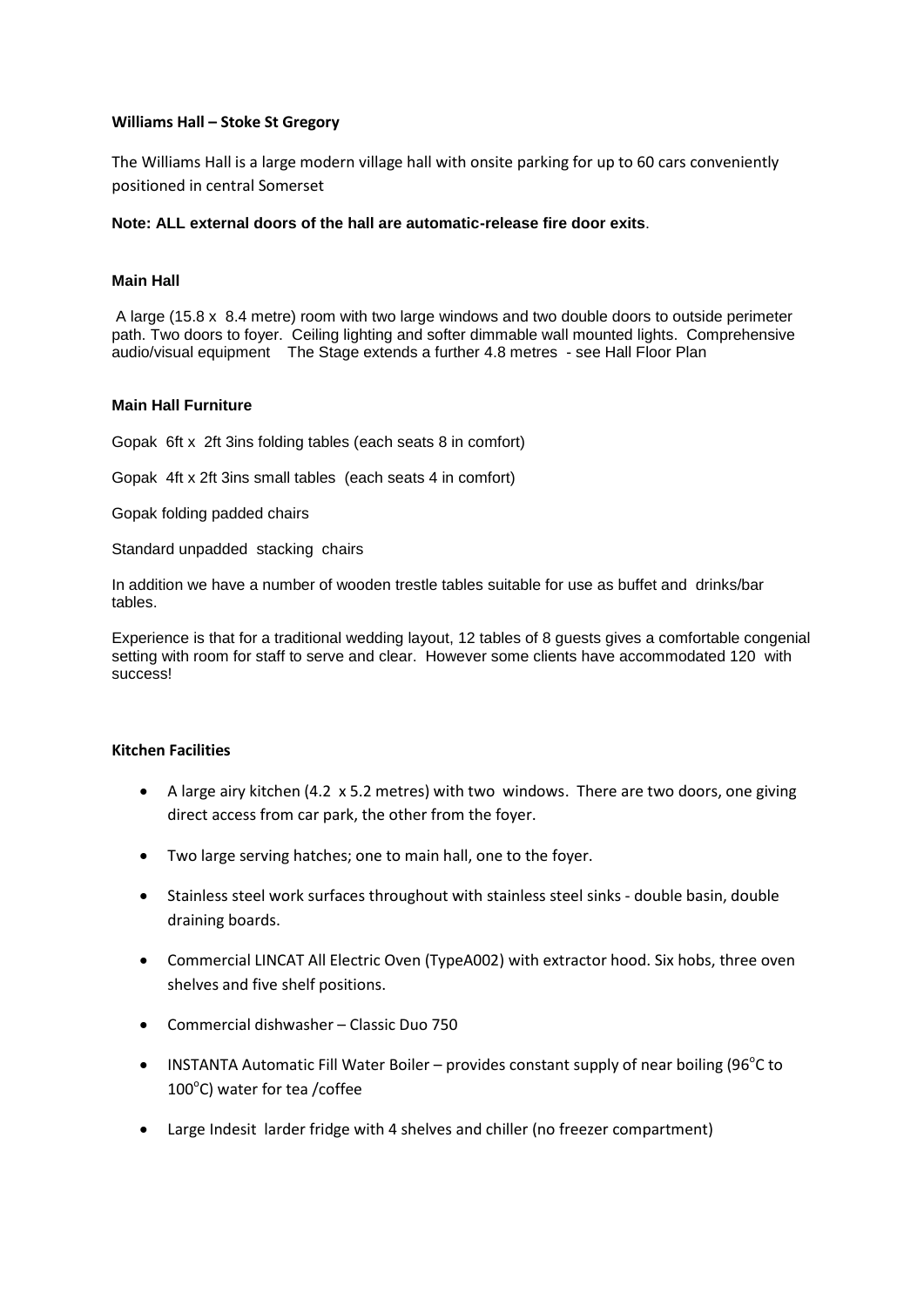### **Foyer**

11 x 3 metres suitable for use as bar or food buffet with access to main hall at both ends allowing convenient circulation. Access to kitchen, meeting room and toilets.

#### **Cutlery , Crockery and Glassware**

Plain white crockery (up to 120 place settings)

Dinner Plates 10.5" Plates 8" Tea plates 6.25" Bowls 6.25" Cups (7.5oz) and Saucers…. plus

Millk/Cream Jugs (10 oz) Salt & Pepper Pots Sugar Bowls Tea & Coffee Pots Water Jugs

Stainless Steel Cutlery

Soup Spoons Table Knives Table Forks Dessert Knifes Dessert Forks Desert Spoons Tea Spoons Serving Spoons (to scale)

"Reception Standard" Glassware

Wine Glasses (7.5 oz) Water Glasses (10.5 oz)

#### **Meeting Room**

This is a 7.4 x 4.2 metre room with one large window. Independent access from outside, and internal access to foyer. There is a small utility area, toilet and wide access to the stage wings making this an ideal "green room" - see Hall Floor Plan The room can be set up for meetings (up to 20 in "boardroom configuration) or small talks/lectures (up to 36). There are Gopak tables and upholstered chairs to meet these requirements.